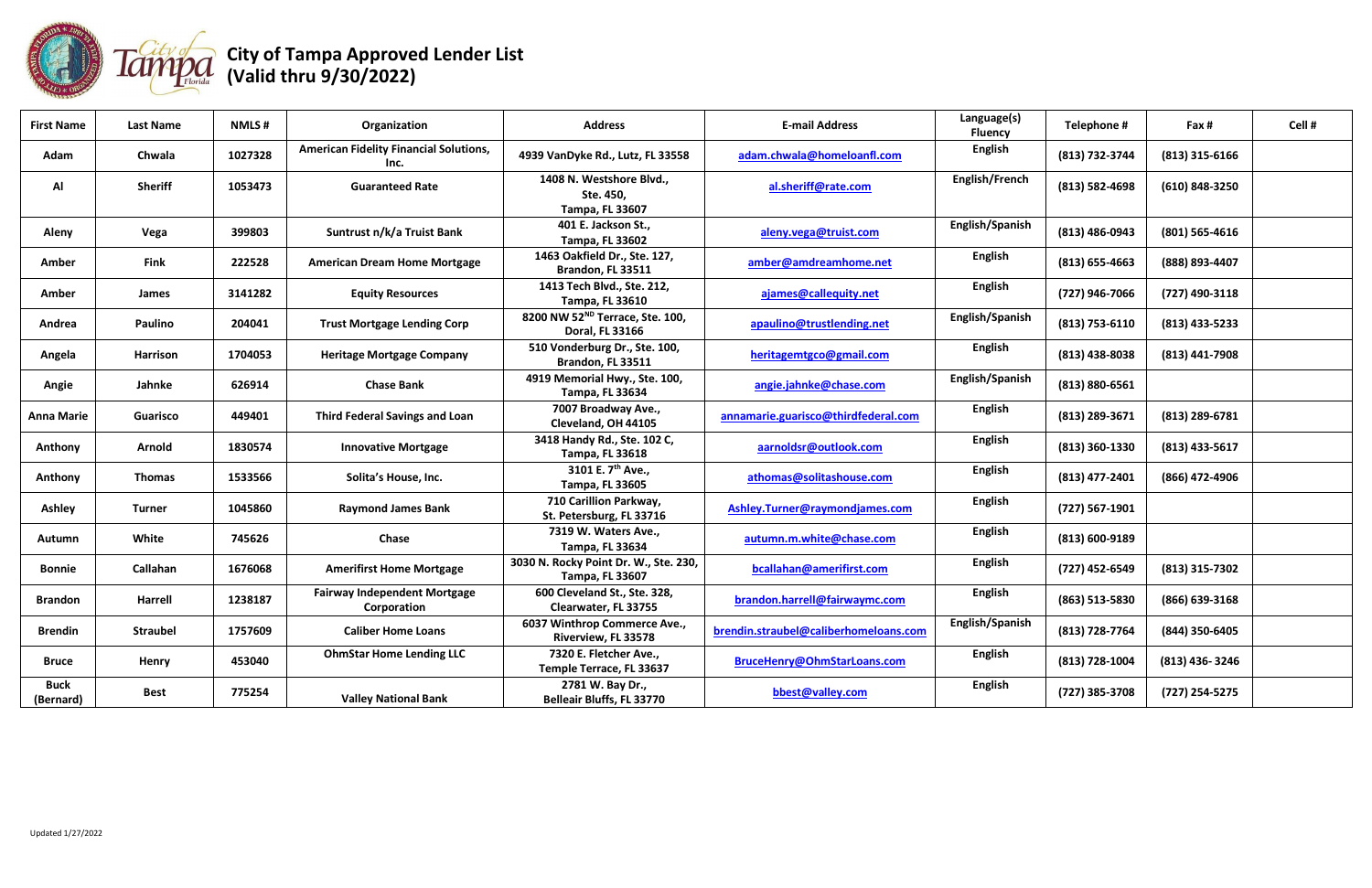

| Candace        | <b>Brady</b>      | 616520  | <b>Caliber Home Loans</b>                                       | 1819 Main Street, Ste. 201,<br>Sarasota, FL 34236               | candace.brady@caliberhomeloans.com              | <b>English</b>  | (813) 541-7994               | (844) 211-2138   |  |
|----------------|-------------------|---------|-----------------------------------------------------------------|-----------------------------------------------------------------|-------------------------------------------------|-----------------|------------------------------|------------------|--|
| <b>Charles</b> | <b>Davis</b>      | 437144  | <b>Bank OZK</b>                                                 | 110 S. Boulevard,<br><b>Tampa, FL 33606</b>                     | chuck.davis@ozk.com                             | <b>English</b>  | (813) 713-4153               | (813) 762-1342   |  |
| Cheryl         | <b>Banks</b>      | 572872  | <b>Synovus Bank</b>                                             | 1301 SE Port St. Lucie Blvd.,<br>Port St. Lucie, FL 34952       | cherylbanks@synovus.com                         | <b>English</b>  | (772) 225-5962               | (772) 301-6003   |  |
| Christopher    | White             | 237341  | <b>Market Capital Mortgage</b>                                  | 3814 Gunn Hwy., Ste. C,<br><b>Tampa, FL 33618</b>               | chris@marketcapitalmortgage.com                 | <b>English</b>  | (813) 495-2954               | (813) 864-5469   |  |
| Claudia        | Gomez             | 365503  | <b>Caliber Home Loans</b>                                       | 3903 Northdale Blvd., Ste. 270,<br><b>Tampa, FL 33624</b>       | claudia.gomez@caliberhomeloans.com              | English/Spanish | (813) 317-5821               |                  |  |
| Colleen        | Rodriguez         | 506614  | <b>Fairway Independent Mortgage Corp</b>                        | 2945 U.S. 19 Alt., Unit A,<br>Palm Harbor, FL 34683             | colleenr@fairwaymc.com                          | <b>English</b>  | $(727) 644 - 5111$           | (866) 425-7791   |  |
| Cristina       | Sayre             | 625385  | <b>Chase Bank</b>                                               | 4601 W. Kennedy Blvd.,<br>Tampa, FL 33609                       | cristina.p.sayre@chase.com                      | Spanish         | $(813) 787 - 6618$           | (866) 861-3712   |  |
| Cynthia        | <b>Bencomo</b>    | 1641677 | <b>GTE Financial</b>                                            | 711 E. Henderson Ave.<br><b>Tampa, FL 33602</b>                 | cynthia.bencomo@gtefinancial.org                | English/Spanish | (813) 414-7857               | $(813)$ 414-8511 |  |
| <b>Dalila</b>  | Saenz             | 1131311 | <b>Regions Mortgage</b>                                         | 100 N. Tampa St.,<br><b>Tampa, FL 33602</b>                     | dalila.saenz@regions.com                        | Spanish         | (813) 590-8511               |                  |  |
| <b>Danica</b>  | Jones             | 417636  | <b>Suncoast Credit Union</b>                                    | 6536 E. Hillsborough Ave.,<br><b>Tampa, FL 33610</b>            | danica.jones@suncoastcreditunion.com            | <b>English</b>  | (813) 621-7511               |                  |  |
| <b>Daniel</b>  | Calvo             | 1719377 | iberiaBank Mortgage                                             | 3550 Buschwood Park Dr., Ste. 295,<br><b>Tampa, FL 33618</b>    | daniel.calvo@iberiabank.com                     | English/Spanish | $(813)$ 335-0048             | (813) 440-2908   |  |
| <b>Darien</b>  | Goodloe           | 447687  | <b>Republic Bank</b>                                            | 6600 Central Ave.<br>St. Petersburg, FL 33707                   | dgoodloe@republicbank.com                       | <b>English</b>  | (727) 460-7858               |                  |  |
| <b>Dario</b>   | Jimenez           | 659648  | loanDepot                                                       | 4030 W. Boy Scout Blvd.,<br>Ste. 135,<br><b>Tampa, FL 33607</b> | dariojimenez@loandepot.com                      | English/Spanish | (813) 766-8725               |                  |  |
| Delarian       | <b>Augustus</b>   | 417636  | <b>Suncoast Credit Union</b>                                    | 6801 E. Hillsborough<br>Ave., Tampa, FL 33610                   | delarian.augustus@suncoastcreditunion.c<br>$om$ | <b>English</b>  | (813) 621-7511<br>Ext. 86308 |                  |  |
| Diana          | <b>Schwarz</b>    | 1105106 | <b>First Home Bank</b>                                          | 9190 Seminole Blvd.,<br>Seminole, FL 33772                      | dianas@firsthomebank.com                        | English/Spanish | (727) 399-5634               | (727) 245-7575   |  |
| <b>Douglas</b> | Pujol             | 1705103 | Innovative Mortgage Services, Inc.                              | 3418 Handy Rd., Ste. 102-C,<br><b>Tampa, FL 33618</b>           | douglaspujol@gmail.com                          | English/Spanish | $(813)$ 263-5603             | $(813)$ 433-5617 |  |
| <b>Dwayne</b>  | Jordan            | 4082    | <b>Neighborhood Assistance Corporation</b><br>of America (NACA) | 3824 W. Sligh Ave.,<br><b>Tampa, FL 33614</b>                   | dwayne.jordan@naca.com                          | <b>English</b>  | (813) 287-5051<br>Ext. 1582  |                  |  |
| Elizabeth      | <b>Braden</b>     | 149154  | loanDepot                                                       | 3903 Northdale Blvd.,<br>Ste. 140,<br><b>Tampa, FL 33624</b>    | bbraden@loandepot.com                           | <b>English</b>  | (813) 523-4856               | (833) 945-2820   |  |
| Felix          | <b>Manzanares</b> | 1512893 | <b>Principal Eagle Financial</b>                                | 706 E. Columbus Dr.,<br><b>Tampa, FL 33602</b>                  | felix@principaleagle.com                        | English/Spanish | $(813) 751 - 6198$           |                  |  |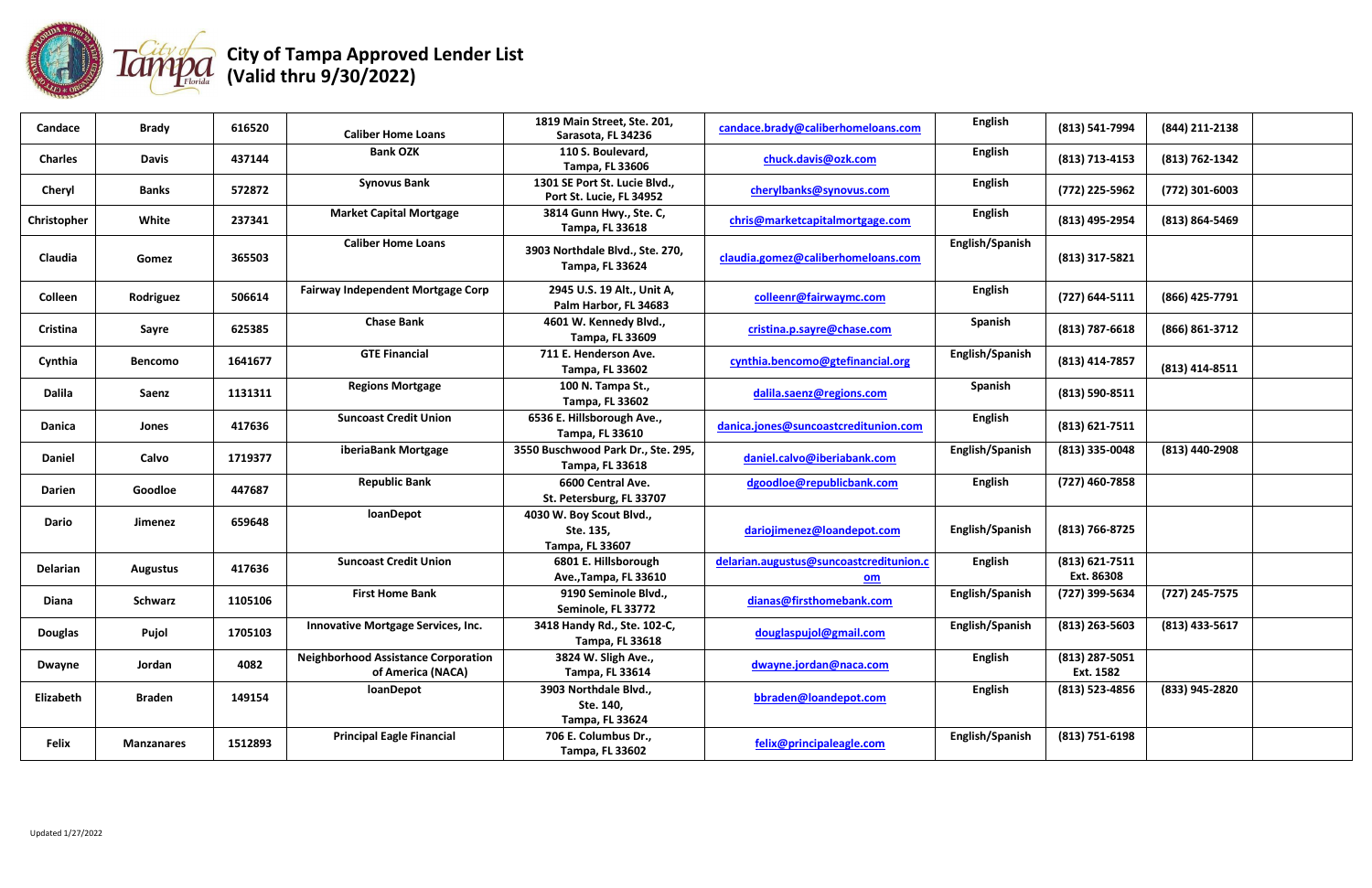

| Gail           | <b>Bergman</b>    | 189233  | The Mortgage Firm, Inc.                 | 921 Douglas Ave., Ste. 200,<br><b>Altamonte Springs 32714</b>    | gail.bergman@tmf.mortgage       | English                        | (407) 539-3476              | (407) 539-2698     |                    |
|----------------|-------------------|---------|-----------------------------------------|------------------------------------------------------------------|---------------------------------|--------------------------------|-----------------------------|--------------------|--------------------|
| Gilbert        | <b>Bennett</b>    | 1268485 | <b>My Easy Mortgage</b>                 | 2405 Creel Lane, Ste. 102,<br>Wesley Chapel, FL 33544            | gilbert@myeasymortgage.com      | <b>English</b>                 | $(81)$ 513-9846             | (813) 513-9847     |                    |
| <b>Gilbert</b> | <b>Theophille</b> | 398557  | Home Loans By U, Inc.                   | 4021 N. Armenia Ave., Ste. 102,<br>Tampa, FL 33607               | gilbert@homeloansbyu.com        | <b>English</b>                 | $(813)$ 451-7363            | $(813)$ 466-7531   |                    |
| Heath          | <b>North</b>      | 1516011 | <b>Home Access Financial, LLC</b>       | 100 S. Ashley Dr., Ste. 1150,<br><b>Tampa, FL 33602</b>          | hnorth@homeaccessfinancial.com  | <b>English</b>                 | (813) 732-7727              |                    |                    |
| Heather        | Zima              | 1479469 | <b>Champions Mortgage, LLC</b>          | 10575 68th Ave., Ste. C,<br>Seminole, FL 33772                   | hzima@championsmortgage.com     | <b>English</b>                 | (855) 853-1522<br>Ext. 3017 |                    | (727) 580-9462     |
| Heidi          | Hackney           | 689671  | <b>Grow Financial FCU</b>               | 9927 Delaney Lake Dr.,<br><b>Tampa, FL 33619</b>                 | Heidi.hackney@growfinancial.org | <b>English</b>                 | (813) 837-2451              | (813) 832-2285     |                    |
| Heidi          | Lombardi          | 259805  | <b>American Mortgage Services</b>       | 1000 N. Ashley Dr., Ste. 1020,<br><b>Tampa, FL 33602</b>         | heidi@amstampa.com              | <b>English</b>                 | $(813) 831 - 9330$          | (888) 277-2963     | $(813)$ 363-5953   |
| Henry          | Cheung            | 2072908 | <b>Motto Mortgage</b>                   | 1000 Savage Ct., Ste. 206,<br>Longwood, FL 32750                 | henry.cheung@mottomortgage.com  | English/Mandarin/<br>Cantonese | (407) 942-2985              |                    |                    |
| Irma           | <b>Matthews</b>   | 225349  | <b>Guardian Financial Network, LLC</b>  | 8409 N. Military Trl., Ste. 111,<br>Palm Beach Gardens, FL 33410 | processing@gfnlending.org       | English/Spanish                | (561) 712-9777              | (561) 229-0184     |                    |
| <b>Ivette</b>  | Rivera            | 449401  | <b>Third Federal Savings and Loan</b>   | 7007 Broadway Ave.,<br>Cleveland, OH 44105                       | ivette.rivera@thirdfederal.com  | English/Spanish                | (813) 289-3671              | (813) 289-6781     |                    |
| James          | <b>Costello</b>   | 372873  | Home Mortgage Lenders, Inc.             | 14502 N. Dale Mabry<br>Hwy., Ste. 200,                           | jimc@homemortgagelender.com     | English                        | (813) 785-8602              | (813) 436-5384     |                    |
|                |                   |         |                                         | Tampa, FL 33618                                                  |                                 |                                |                             |                    |                    |
| Jason          | Garber            | 624255  | JP Morgan Chase                         | 617 S. Howard Ave.,<br><b>Tampa, FL 33606</b>                    | jason.r.garber@chase.com        | English                        | (813) 422-9009              | (866) 893-4883     |                    |
| Jason          | <b>Williams</b>   | 176617  | <b>Guild Mortgage</b>                   | 5887 Copley Dr., 4th Floor,<br>San Diego, CA 92111               | jasonw@guildmortgage.net        | <b>English</b>                 | $(813)$ 384-4500            | $(813)$ 327-8585   | $(317) 847 - 7161$ |
| Jeannette      | <b>Hackett</b>    | 104240  | <b>Priority Mortgage of Florida</b>     | 7650 Courtney Campbell Causeway,<br>Ste. 1050, Tampa, FL 33607   | jhackett@prioritymortgagefl.com | <b>English</b>                 | (727) 418-1340              | (727) 533-5566     |                    |
| Jenny          | Casanas           | 449401  | <b>Third Federal Savings &amp; Loan</b> | 7007 Broadway Ave.,<br>Cleveland, OH 44105                       | jenny.casanas@thirdfederal.com  | <b>English</b>                 | (813) 289-3671              | (813) 289-6781     |                    |
| Jeremy         | Johnson           | 2129    | <b>Supreme Lending</b>                  | 12958 N. Dale Mabry Hwy.,<br><b>Tampa, FL 33618</b>              | jj@supremelending.com           | <b>English</b>                 | (813) 624-4664              | $(813) 501 - 1162$ |                    |
| Joe            | Goulart           | 1866438 | <b>Bank of America</b>                  | 1610 S. Missouri Ave.,<br>Clearwater, FL 33756                   | joe.goulart@bofa.com            | <b>English</b>                 | (727) 316-9684              | (866) 905-5260     |                    |
| John           | Langley           | 226413  | <b>Bank of America</b>                  | 33451 US Hwy. 19 N,<br>Palm Harbor, FL 34684                     | john.langley@bofa.com           | <b>English</b>                 | (727) 500-1510              | (888) 261-7665     |                    |
| Jonathan       | Johnson           | 1788915 | <b>VanDyk Mortgage Corporation</b>      | 13577 Corporate Dr.,<br>Clearwater, FL 33762                     | jjohnson@vandykmortgage.com     | <b>English</b>                 | (321) 460-0412              | (813) 319-3497     |                    |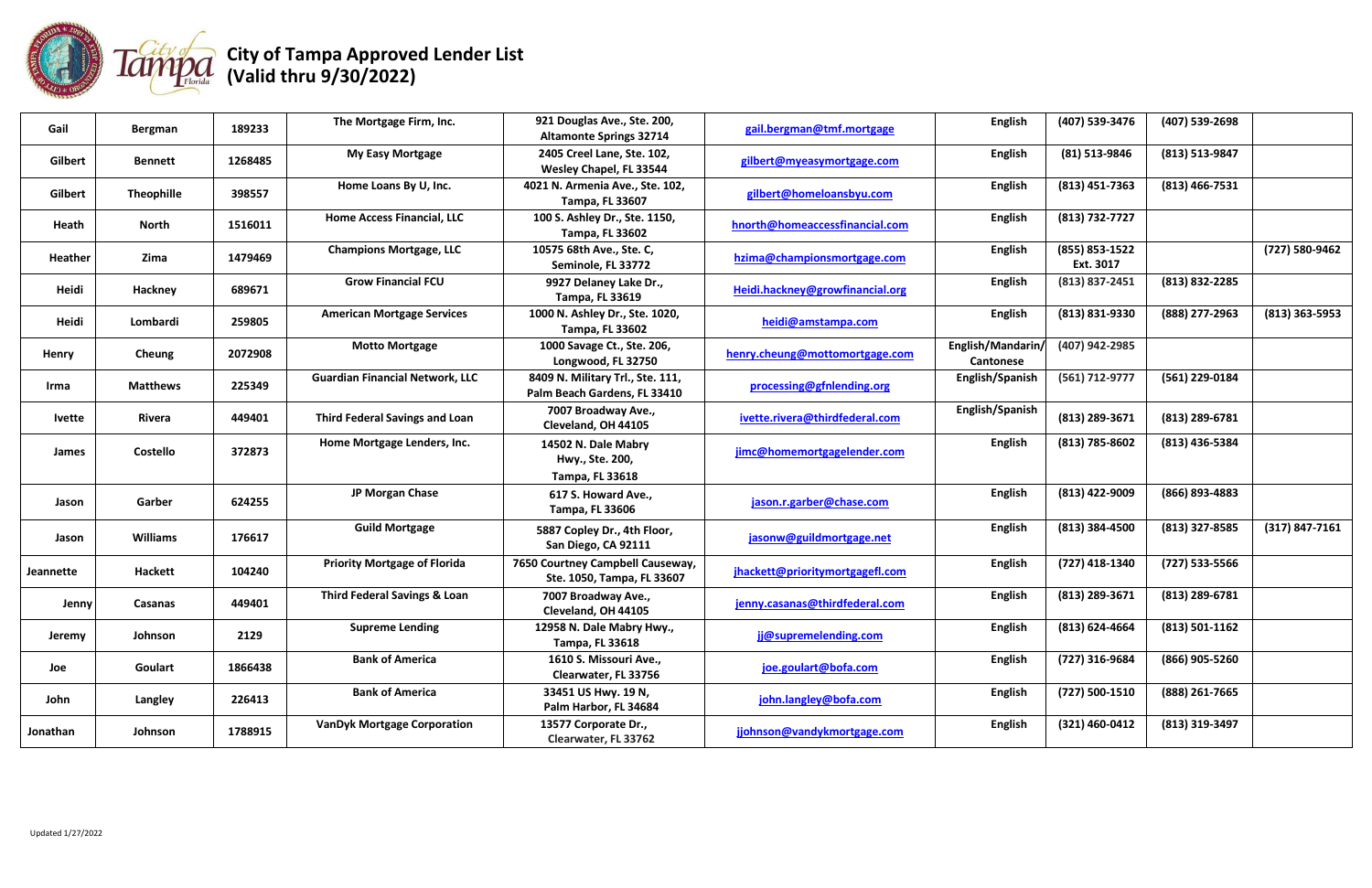

| Jose            | <b>Gutierrez</b>  | 1516011 | <b>Home Access Financial, LLC</b>                    | 100 S. Ashley Dr., Ste. 1150,<br><b>Tampa, FL 33602</b>              | joseg@homeaccessfinancial.com                         | English/Spanish | (813) 898-9817                         | (813) 569-0490     |
|-----------------|-------------------|---------|------------------------------------------------------|----------------------------------------------------------------------|-------------------------------------------------------|-----------------|----------------------------------------|--------------------|
| Jose            | <b>Tortolero</b>  | 250769  | <b>Innovative Mortgage Services</b>                  | 17717 Hunting Bow Cir., Ste. 101,<br>Lutz, FL 33558                  | josetortoleromlo@gmail.com                            | English/Spanish | (727) 460-2925                         | (727) 205-9969     |
| Kate            | Joslin            | 1089711 | <b>First Home Bank</b>                               | 700 Central Ave.,<br>St. Petersburg, FL 33701                        | Kate.Joslin@FirstHomeBank.com                         | <b>English</b>  | $(813) 571 - 7848$                     |                    |
| Katie           | Dougan            | 643575  | <b>Bank of America</b>                               | 13180 US Hwy. 301,<br>Riverview, FL 33578                            | katie.dougan@bofa.com                                 | <b>English</b>  | (813) 543-8205                         | (866) 745-9545     |
| Keisha          | <b>Durand</b>     | 972729  | American Financial Network, Inc.                     | 3814 Gunn Hwy., Ste. C,<br><b>Tampa, FL 33618</b>                    | kdurand@afncorp.com                                   | <b>English</b>  | (727) 644-7301                         | (727) 775-2240     |
| Kimberly        | Kriviski          | 449401  | <b>Third Federal Savings and Loan</b>                | 7007 Broadway Ave.,<br>Cleveland, OH 44105                           | kimberly.kriviski@thirdfederal.com                    | <b>English</b>  | (727) 822-4331                         | (727) 822-2313     |
| Laura           | <b>Leavines</b>   | 1734877 | <b>VanDyk Mortgage Corporation</b>                   | 13577 Feather Sound Dr., 6th Floor,<br>Clearwater, FL 33762          | LLeavines@vandykmortgage.com                          | <b>English</b>  | (727) 214-6400                         | (813) 319-3497     |
| Lee             | <b>Edwards II</b> | 1642266 | <b>Home Access Financial LLC</b>                     | 100 S. Ashley Dr., Ste. 1150,<br><b>Tampa, FL 33602</b>              | ledwards@homeaccessfinancial.com                      | <b>English</b>  | (813) 574-4774                         | $(813) 569 - 0490$ |
| Leticia         | Nin               | 225349  | <b>Guardian Financial Network, LLC</b>               | 8409 N. Military Trail, Ste. 111,<br>Palm Beach Gardens, FL<br>33410 | Inin@gfnlending.org                                   | English/Spanish | (888) 309-2005                         |                    |
| Lilly           | Zaiter            | 1632604 | <b>NorthStar Lending LLC</b>                         | 10235 Harney Rd.,<br>Thonotosassa, FL 33592                          | Lilly@NorthStar-Lending.com                           | English/Spanish | (813) 842-9158<br>& (813) 986-<br>7827 | (888) 908-7331     |
| Linda           | Kemp              | 453695  | <b>Raymond James Bank</b>                            | 710 Carillon Pkwy.,<br>St. Petersburg, FL 33716                      | linda.kemp@raymondjames.com                           | <b>English</b>  | $(727) 567 - 2568$                     |                    |
| Lisa            | <b>Frick</b>      | 410990  | <b>Bank of America</b>                               | 6801 Seminole Blvd.<br>Seminole, FL 33772                            | lisa.frick@bofa.com                                   | <b>English</b>  | (727) 513-5623                         | (800) 318-3592     |
| Lisa            | Prichard          | 417636  | <b>Suncoast Credit Union</b>                         | 6801 E. Hillsborough Ave.,<br><b>Tampa, FL 33610</b>                 | Lisa.Prichard@suncoastcreditunion.com                 | <b>English</b>  | $(813) 621 - 7511$                     |                    |
| Livia           | Estrada           | 449401  | <b>Third Federal Savings and Loan</b>                | 7007 Broadway Ave.,<br>Cleveland, OH 44105                           | Livia.estrada@thirdfederal.com                        | English/Spanish | (727) 822-4331                         | (727) 822-2313     |
| Lori            | Johnson           | 148885  | <b>Bank of America</b>                               | 1300 66 <sup>th</sup> St. N.,<br>St. Petersburg, FL 33710            | ljohnson66@bofa.com                                   | <b>English</b>  | $(727) 513 - 3318$                     | (866) 905-1802     |
| <b>Magaly</b>   | Galindo           | 1387128 | <b>Suncoast Credit Union</b>                         | 6801 E. Hillsborough Ave.,<br><b>Tampa, FL 33610</b>                 | Magaly.Galindo@suncoastcreditunion.co<br>$\mathbf{m}$ | English/Spanish | (813) 621-7511<br>x86335               | $(813) 635 - 5680$ |
| <b>Marilynn</b> | Yomitanzan        | 802247  | <b>Principal Eagle Financial</b>                     | 6322 Ridge Road,<br>Port Richey, FL 34668                            | my@principaleagle.com                                 | <b>English</b>  | $(813)$ 393-9535                       | (727) 697-1537     |
| Marina          | Garcia            | 75243   | <b>Paramount Residential Mortgage</b><br>Group, Inc. | 1265 Corona Pointe Ct., Ste. 301,<br>Corona, CA 92879                | marinag@prmg.net                                      | <b>English</b>  | (813) 504-3956                         | (727) 205-1088     |
| <b>Mark</b>     | Wakefield         | 1614682 | <b>Bank of America</b>                               | 4825 S. Manhattan Ave.,<br>Tampa, FL 33611                           | mark.wakefield@bofa.com                               | <b>English</b>  | (813) 957-9577                         | (800) 723-9306     |
| Mary            | Pasquarello       | 449401  | <b>Third Federal Savings and Loan</b>                | 7007 Broadway Ave.,<br>Cleveland, OH 44105                           | Mary.pasquarello@thirdfederal.com                     | <b>English</b>  | (727) 392-4727                         | (727) 392-3966     |
| Mashkur         | <b>Taalib</b>     | 176743  | <b>Absolute Home Mortgage</b>                        | 5421 Beaumont Center Blvd.,<br>Ste. 635, Tampa, FL 33634             | mtaalib@ahmcloans.com                                 | English/Spanish | (813) 789-8836                         | (888) 789-3143     |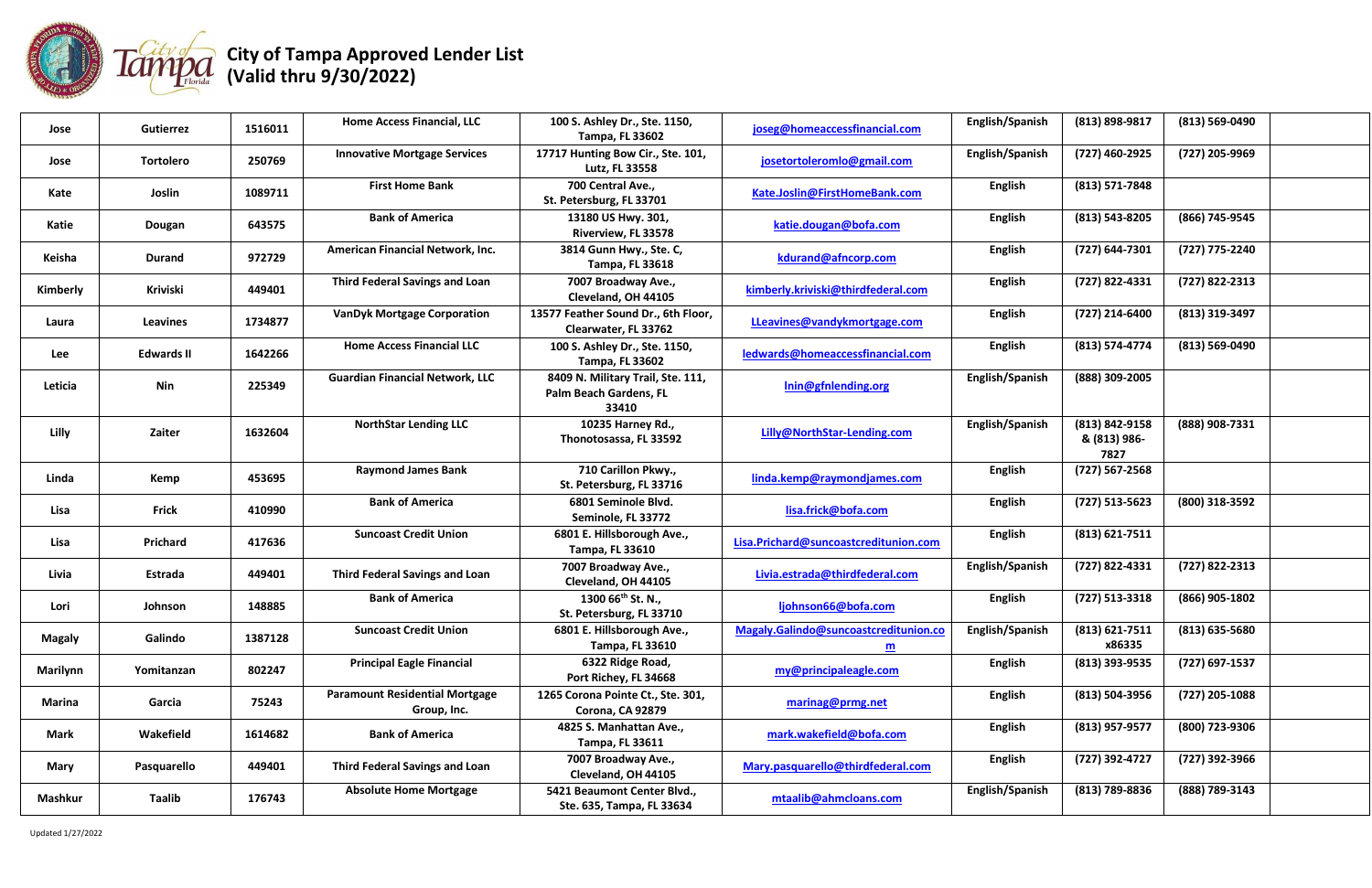

| <b>Michael</b>   | <b>Bishop</b>    | 1149808 | <b>VanDyk Mortgage Corporation</b>                                    | 13577 Feather Sound Dr., 6th Floor,<br>Clearwater, FL 33762      | MBishop@VanDykMortgage.com                            | <b>English</b>  | (727) 214-6485                   | (813) 319-3497     | (813) 503-1819 |
|------------------|------------------|---------|-----------------------------------------------------------------------|------------------------------------------------------------------|-------------------------------------------------------|-----------------|----------------------------------|--------------------|----------------|
| <b>Michelle</b>  | <b>Moore</b>     | 1663035 | <b>Guaranteed Rate</b>                                                | 1408 N. Westshore Blvd.,<br>Ste. 450,<br><b>Tampa, FL 33607</b>  | michelle.moore@rate.com                               | <b>English</b>  | (813) 395-1077                   | (610) 848-1975     |                |
| <b>Michelle</b>  | <b>Taylor</b>    | n/a     | <b>Habitat for Humanity of Hillsborough</b><br><b>County FL., LLC</b> | 509 E. Jackson St.,<br><b>Tampa, FL 33602</b>                    | mtaylor@habitathillsborough.org                       | <b>English</b>  | (813) 239-2242                   | (813) 237-1967     |                |
| Miranda          | Page             | 1954463 | <b>Neighborhood Assistance Corporationof</b><br><b>America (NACA)</b> | 3824 W. Sligh Ave,<br><b>Tampa, FL 33614</b>                     | Miranda.page@naca.com                                 | <b>English</b>  | (813) 252-2856                   |                    |                |
| Mireya           | <b>LoCicero</b>  | 1373773 | <b>Hancock Whitney Bank</b>                                           | 2202 N. Westshore Blvd., Ste. 110,<br><b>Tampa, FL 33607</b>     | mireya.locicero@hancockwhitney.com                    | English/Spanish | $(813) 868 - 7882$               | (813) 868-7864     | (813) 781-2808 |
| Mohammad         | Khan             | 1644177 | <b>Bank of America</b>                                                | 3000 Enterprise Road E.<br>Clearwater, FL 33759                  | mohammad.e.h.khan@bofa.com                            | Bengali/English | (727) 732-2360                   | (866) 679-9967     |                |
| Morgan           | <b>Williams</b>  | 342918  | <b>Prodigy Financial Services d/b/a</b><br><b>Prodigy Home Loans</b>  | 1844 Atlantic Blvd.,<br>Jacksonville, FL 32207                   | morgan@prodigyhomeloans.com                           | <b>English</b>  | (904) 476-1789                   |                    |                |
| Nathan           | <b>Willis</b>    | 23036   | <b>South State Bank</b>                                               | 15302 Amberly Drive,<br>Tampa, FL 33647                          | nathan.willis@southstatebank.com                      | <b>English</b>  | (813) 749-2702                   | (813) 979-4100     |                |
| <b>Nikolaos</b>  | Hanley           | 148696  | <b>Synovus Bank</b>                                                   | 32845 US Hwy 19 N., Floor 2,<br>Palm Harbor, FL 34684            | NikolaosHanley@Synovus.com                            | <b>English</b>  | (813) 784-5724                   | (727) 824-8773     |                |
| Oneida           | Pichardo Johnson | 1019484 | <b>GTE Financial</b>                                                  | 711 E. Henderson Ave.,<br><b>Tampa, FL 33607</b>                 | Oneida.PichardoJohnson@gtefinancial.org               | Spanish/English | $(813)$ 414-6502                 | $(813)$ 414-8943   |                |
| Oscar            | Cuervo, Jr.      | 75243   | <b>Paramount Residential Mortgage</b><br>Group, Inc.                  | 3434 Colwell Ave. Ste. 110,<br>Tampa, FL 33614                   | ocuervo@prmg.net                                      | English/Spanish | (813) 767-2219                   | (727) 205-5158     |                |
| Pamela           | <b>Marron</b>    | 250769  | Innovative Mortgage Services, Inc.                                    | 17717 Hunting Bow Circle,<br>Ste. 101,<br>Lutz, FL 33558         | pmarron@innovativemortgage.onmicrosoft.<br><u>com</u> | English/Spanish | (727) 534-3445                   | (866) 250-6155     |                |
| <b>Patricia</b>  | <b>Steele</b>    | 461929  | <b>Caliber Home Loans</b>                                             | 6037 Winthrop Commerce Ave.,<br>Riverview, FL 33578              | Patty.Steele@caliberhomeloans.com                     | English/Spanish | (813) 417-4020                   | (844) 350-6405     |                |
| Patricia         | <b>Tracey</b>    | 225165  | <b>Guardian Financial Network LLC</b>                                 | 8409 N. Military Trl., Ste. 111,<br>Palm Beach Gardens, FL 33410 | ptracey@gfnlending.org                                | <b>English</b>  | $(561)$ 351-8000                 | $(813)$ 435-2269   |                |
| Patti            | <b>Bonner</b>    | 1054365 | <b>Bank of America</b>                                                | 10301 N. Dale Mabry Hwy.,<br><b>Tampa, FL 33618</b>              | patti.bonner@bofa.com                                 | <b>English</b>  | (813) 213-3688                   | (866) 409-2604     |                |
| Patti            | <b>Myers</b>     | 437137  | <b>Synovus Bank</b>                                                   | 6435 Ridge Rd.,<br>Port Richey, FL 34668                         | Patti.Myers@Synovus.com                               | <b>English</b>  | (727) 423-8447                   | (727) 573-8508     |                |
| <b>Priscilla</b> | <b>Brexon</b>    | 1367374 | <b>Bank of America</b>                                                | 17455 N. Dale Mabry Hwy.,<br>Lutz, FL 33548                      | priscilla.brexon@bofa.com                             | <b>English</b>  | (813) 543-8455                   | (866) 522-9981     |                |
| Ramona           | Hunter           | 437545  | <b>First Home Bank</b>                                                | 700 Central Ave.,<br>St. Petersburg, FL 33701                    | Ramona.Hunter@FirstHomeBank.com                       | <b>English</b>  | (727) 452-1485                   |                    |                |
| Rico             | Green            | 196307  | <b>Regions Bank</b>                                                   | 124 S. Florida Ave.<br>Lakeland, FL 33801                        | rico.green@regions.com                                | <b>English</b>  | $(205)$ 368-7121                 | (863) 607-9355     |                |
| Ronnie           | Walker           | 1124878 | <b>Suncoast Credit Union</b>                                          | 6801 E. Hillsborough Ave.,<br><b>Tampa, FL 33610</b>             | Ronnie.Walker@suncoastcreditunion.com                 | <b>English</b>  | $(813) 621 - 7511$<br>Ext. 86351 | $(813) 628 - 6421$ |                |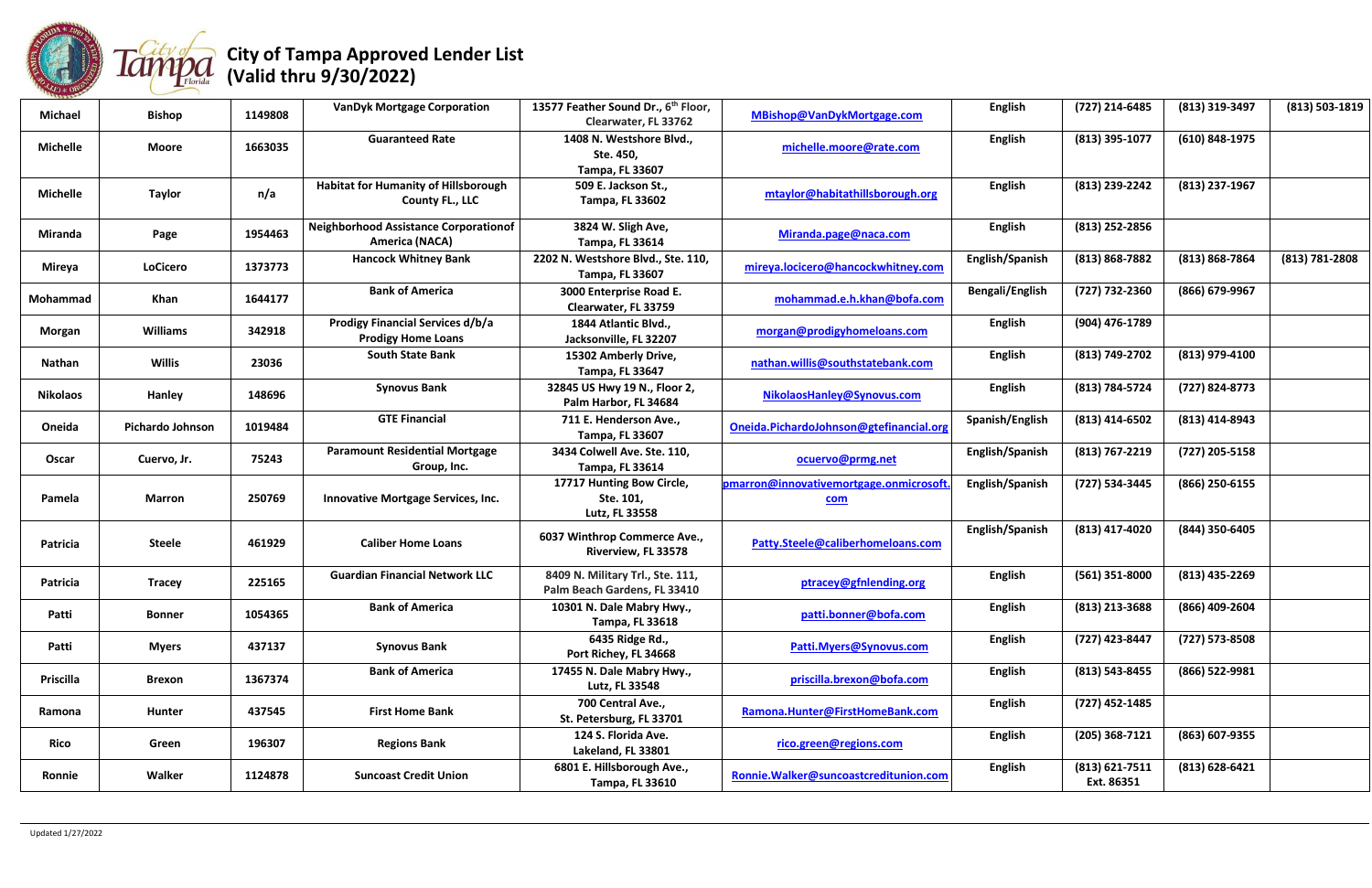

| 111222<br>Rosie  | Peterman-Thompson,<br><b>Mortgage Broker</b> | 1094129 | <b>RPJ and Associates</b>                                       | 713 54 <sup>th</sup> Ave. S.,<br>St. Petersburg, FL 33705              | rosie2508@aol.com                                            | <b>English</b>                | (727) 226-5550              | (727) 851-9466     |                    |
|------------------|----------------------------------------------|---------|-----------------------------------------------------------------|------------------------------------------------------------------------|--------------------------------------------------------------|-------------------------------|-----------------------------|--------------------|--------------------|
| Ruth             | <b>Principe</b>                              | 177910  | <b>Synovus Bank</b>                                             | 12450 Roosevelt Blvd., Ste. 401,<br>St. Petersburg, FL 33716           | RuthPrincipe@Synovus.com                                     | <b>English</b>                | (813) 440-7377              | (727) 824-8449     |                    |
| Samuel           | <b>Harris III</b>                            | 811718  | <b>Blue Dolphin Capital, Inc.</b>                               | 7320 E. Fletcher Ave.,<br><b>Tampa, FL 33637</b>                       | sam@bluedolphincap.com                                       | <b>English</b>                | (813) 444-4871              | $(813) 501 - 1466$ |                    |
| Sandy            | Garcia                                       | 196958  | <b>Paramount Residential Mortgage Group</b>                     | 3434 Colwell Ave., Ste.<br>110,<br><b>Tampa, FL 33618</b>              | sgarcia@prmg.net                                             | English/Spanish               | (813) 727-7270              |                    |                    |
| Scott            | <b>Ashbrook</b>                              | 1576011 | <b>Home Access Financial</b>                                    | 100 S. Ashley Dr., Ste.<br>1150,<br><b>Tampa, FL 33602</b>             | sashbrook@homeaccessfinancial.com                            | <b>English</b>                | $(813) 550-1140$            | $(813) 569 - 0490$ |                    |
| Sean             | Perticone                                    | 75243   | <b>Paramount Residential Mortgage Group</b>                     | 1265 Corona Pointe<br>Ct., Ste. 301,<br>Corona, CA 92879               | SPerticone@prmg.net                                          | <b>English</b>                | $(312)$ 315-7326            | (951) 284-7350     |                    |
| <b>Shaka</b>     | Jasper                                       | 2219444 | <b>Guaranteed Rate</b>                                          | 1408 N. Westshore<br>Blvd., Ste. 450,<br><b>Tampa, FL 33607</b>        | shaka.jasper@rate.com                                        | <b>English</b>                | $(813) 507 - 2283$          | $(610)$ 848-5181   |                    |
| Shannon          | Corinti                                      | 946141  | <b>Suncoast Credit Union</b>                                    | 6536 E. Hillsborough<br>Ave., Tampa, FL 33610                          | shannon.corinti@suncoastcreditunion.<br>co m                 | <b>English</b>                | (813) 323-0183              |                    |                    |
| Shawn            | <b>Miller</b>                                | 303855  | <b>VanDyk Mortgage Corporation</b>                              | 13577 Feather Sound<br>Dr., 6th Floor,<br>Clearwater, FL 33762         | smiller@vandykmortgage.com                                   | <b>English</b>                | (727) 214-6400              | (813) 319-3497     |                    |
| Sheneathia       | De La Oz                                     | 4082    | <b>Neighborhood Assistance Corporation</b><br>of America (NACA) | <b>5855 Executive Center</b><br>Dr., 4th Floor,<br>Charlotte, NC 28212 | SheneathiaDeLaOz@naca.com                                    | <b>English</b>                | (606) 230-6222<br>Ext. 9605 |                    |                    |
| <b>Stephanie</b> | Grassi                                       | 289323  | <b>Florida Mortgage Firm</b>                                    | 2216 S. Alexander St.,<br>Plant City, FL 33563                         | stephanie@flmortgagefirm.com                                 | English/Spanish               | (813) 707-6200<br>Ext. 1024 | (813) 707-6300     | $(813) 833 - 0644$ |
| <b>Steve</b>     | <b>Plested</b>                               | 1664972 | <b>Onboard 1 Mortgage, LLC</b>                                  | 14502 N. Dale Mabry<br>Hwy., Ste. 132, Tampa,<br><b>FL 33618</b>       | steve@onboard1mortgage.com                                   | English/Spanish<br>Portuguese | (269) 762-2945              | $(813)$ 315-7176   |                    |
| <b>Steven</b>    | Jackson                                      | 13649   | PrimeLending                                                    | 1211 N. Westshore<br>Blvd., Ste. 400,<br><b>Tampa, FL 33609</b>        | Steven.Jackson@PrimeLending.com                              | English/Spanish<br>/ French   | (510) 274-9570              |                    |                    |
| Steven           | Kleber                                       | 1099247 | <b>Bank of America</b>                                          | 249 S. Hyde Park Ave.,<br><b>Tampa, FL 33606</b>                       | steven.kleber@bofa.com                                       | <b>English</b>                | (813) 412-6307              | (866) 379-0423     |                    |
| Sushilla         | Maharaj                                      | 190009  | <b>SKM Mortgage LLC</b>                                         | 101 Maroldr Dr.,<br><b>Temple Terrace, FL</b><br>33617                 | sushilla@skmmortgage.com                                     | <b>English</b>                | $(813)$ 463-2323            | $(813)$ 438-7016   |                    |
| Tanita           | Montgomery                                   | 183215  | <b>Homespire Mortgage</b>                                       | 19417 Shumard Oak<br>Dr., Unit 102,<br>Land O'Lakes, FL 34638          | tmontgomery@homespiremortgage.co<br>$\underline{\mathbf{m}}$ | <b>English</b>                | (813) 990-9198              | $(813)$ 902-6518   |                    |
| Tasha            | <b>Henry</b>                                 | 453040  | <b>OhmStar Home Lending LLC</b>                                 | 7320 E. Fletcher Ave.,<br><b>Temple Terrace, FL</b>                    | TashaHenry@OhmStarLoans.com                                  | <b>English</b>                | (813) 728-1206              | (813) 436-3246     |                    |